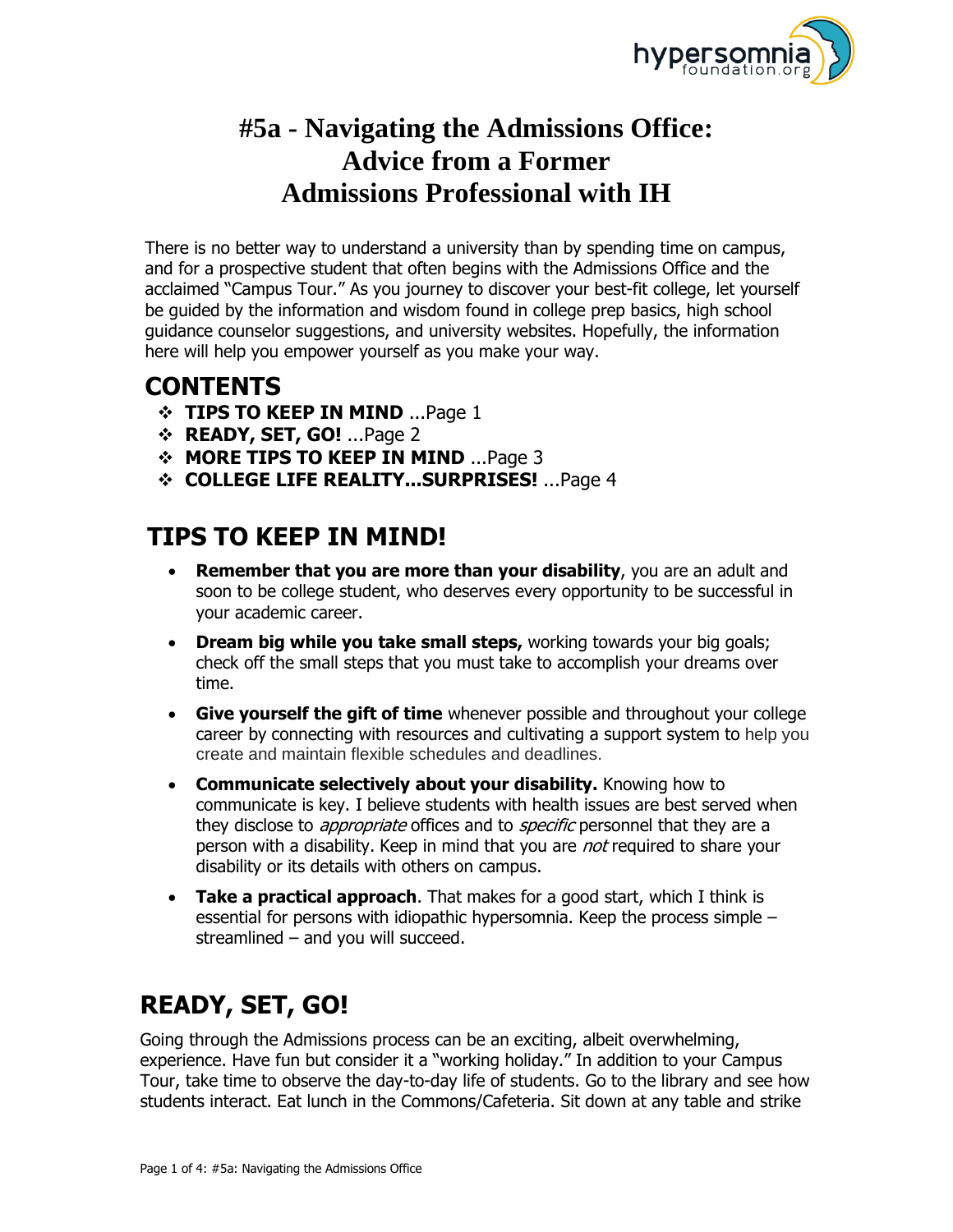

up a conversation. Review a course schedule and sit in on a class (prior approval may be needed); maybe even attend a university event such as a concert, a class, or a game.

The two big questions that students need to answer are:

#### **Where do I start?** and **How do I do that?**

#### **HERE ARE SOME POINTERS AS YOU MOVE AHEAD:**

- **1. Make a short list of strategies** before beginning the Admissions process and Campus Tour.
	- **Identify your goals:** Academic, co-curricular, professional and social.
	- **Know what you bring to the table and recognize your needs**: Identify your top three strengths AND three things that challenge your daily functioning.
	- **Let your fingers do the walking:** Contact the Admissions Offices on the campuses that interest you. At the same time, find out how to contact the staff in other offices that you want to connect with, such as the Disability Resource Center, Academic Advising, and if planning to live on campus, the Residence Hall Office and the Campus Health Center.
- **2. Schedule a Tour.** Contact the Admissions Office to schedule your Campus Tour and inquire about scheduling separate appointments with other offices mentioned above.

**NOTE: A Word About Lodging.** If you are an out-of-town student, inquire about campus and other local accommodation options when visiting the college. Based on availability, some schools rent dormitory space to visiting families, and on occasion, there are college visit discounts at local venues.

#### **3. Ask "How do you support student success for people with disabilities?"**

I believe this simple question will help you sort through colleges that are better suited to proactively support your needs. Ask this question of the staff in the offices you contact on campus.

- **Keep the conversations short.** At this point in the game, these do not have to be expansive conversations. However, they can offer general insight and help you make educated decisions as you weigh whether taking time out of your "beyond sleepy" schedule and investing additional efforts and resources are warranted.
- **Speak with those who can help**. Remember, it is okay if the person on the other end of the phone does not have immediate answers. The person may be a student worker or an employee who is not familiar with your specific questions. If they cannot help you and do not connect you with someone who can, step up and politely ask to be referred to someone who can help you.
- **Fee-based programs**: While students with disabilities have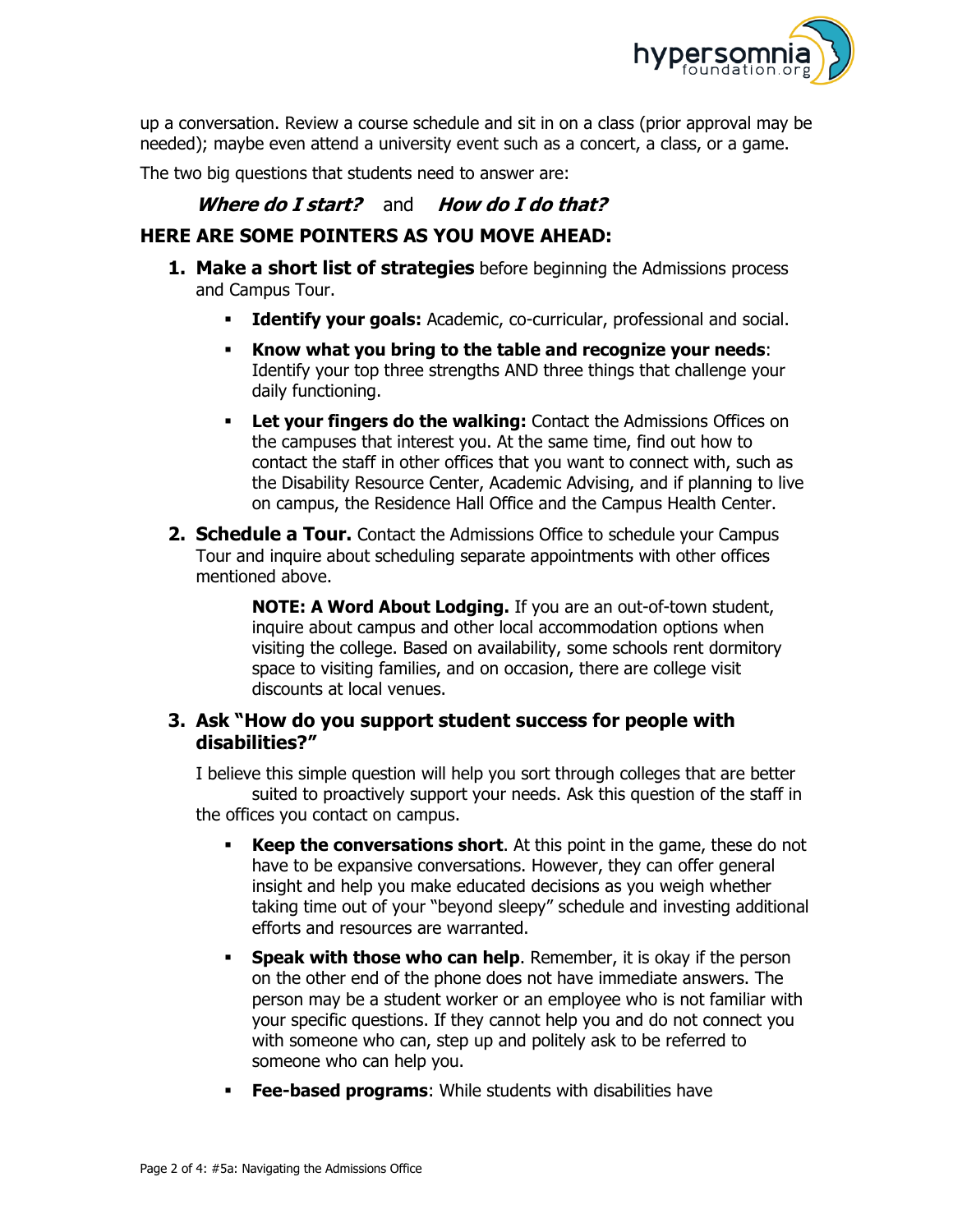

accommodations available to them at no charge, some campuses also have a Learning Diagnostic Clinic, or equivalent, and may offer an additional fee-based "academic support program for college students with a learning disability, ADHD, or other diagnosis, who desire more comprehensive services than those covered under the Americans with Disabilities Act (ADA)." Fee-based programs like these are not required but may be worth exploring. Here is one example: Learning and Diagnostic Clinic [https://psychology.missouristate.edu/ldc/Project-](https://psychology.missouristate.edu/ldc/Project-Success.htm)[Success.htm](https://psychology.missouristate.edu/ldc/Project-Success.htm)

**4. Think hard about your schedule.** It will quide your daily life for the entire semester and will be instrumental in meeting your goals for the courses.

### **MORE TIPS TO KEEP IN MIND!**

- **Do not overschedule.** The one absolute **"do not"** is to not bite off more than you can chew!
- **Schedule classes during your functional times**. If a desired course is offered at a time that is counterproductive to when you function best, an online class may be a viable option (and no one will mind that you are in your PJs!).
- **Prevent the "crash and burn."** It is better to do well in a few courses than to over-extend yourself and "crash and burn." This is like the "backlash" you experience when you push yourself too hard and then you can't function for the next few days or week or more. Think about taking fewer courses to begin with, and see how you do.
- **Withdrawals can work!** If you find you are struggling to keep up in a class, and it is affecting other classes and your ability to be in control of your academic work, then consider requesting a course Withdrawal. It is not the end of the world. However, if a Withdrawal becomes a reality, keep in mind that the clock is ticking, so make certain you understand the time frame within which to request a Withdrawal and the details that are involved in making that happen.
- **A word about Financial Aid…**If you are receiving aid, it may be based on student status. There is a minimum of course credits that defines full and parttime status, and the number of credits determine whether you are eligible for or can keep your aid. Keep in mind that your odds of success are increased if you cater to your abilities. So, if you are a full-time student, perhaps look at taking the minimum credits required to keep your financial aid package.

## **COLLEGE LIFE REALITY … SURPRISES!**

While a campus tour is a family friendly event, ultimately, the college will consider the student to be the adult in charge. Echoing this, universities often leave the decisions to students. For example,